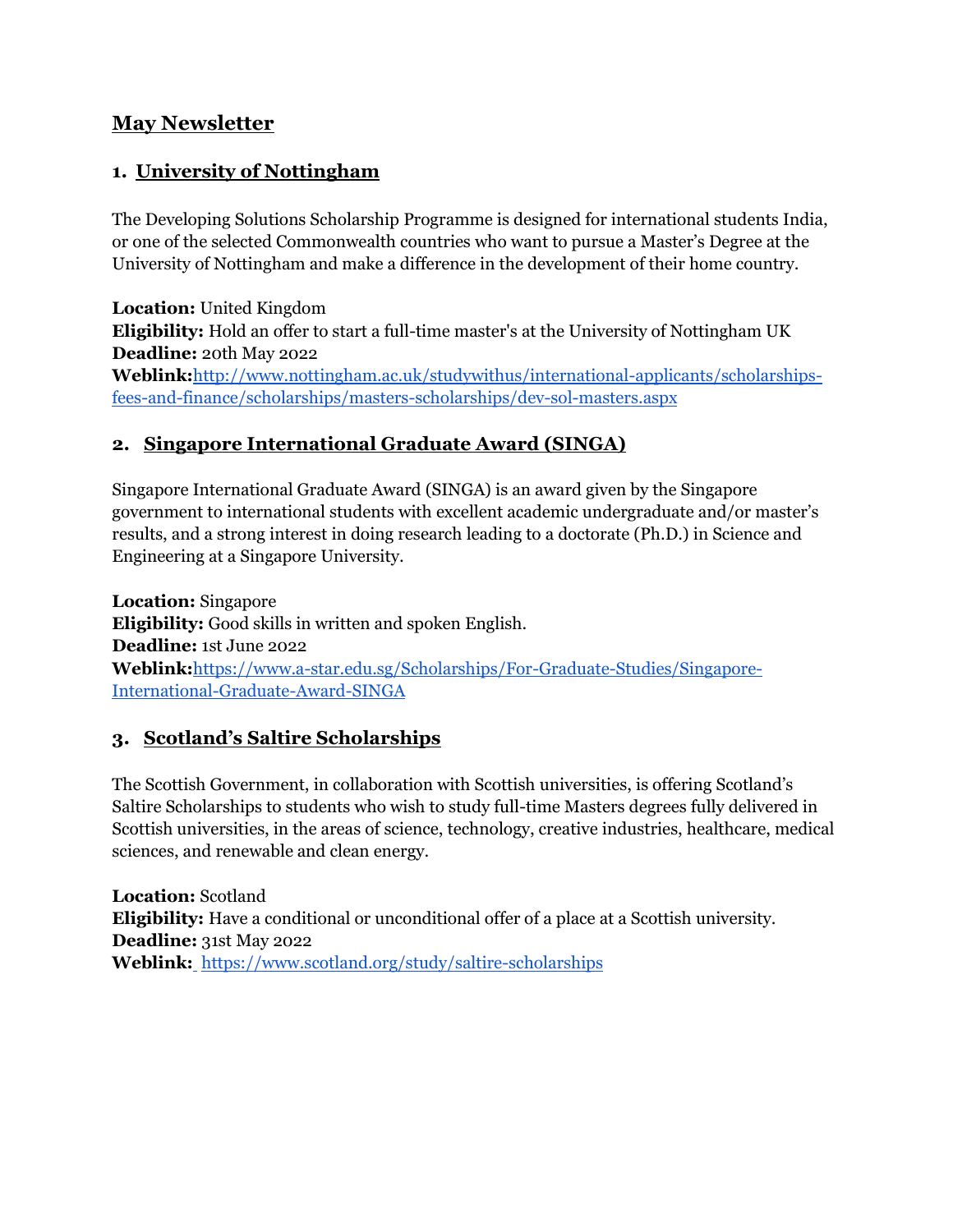#### **4. The University of Manchester – GREAT scholarships 2022**

The University of Manchester with the UK government is offering £10,000 towards tuition fees for one-year master's programs in specific subject areas to students from India who will enroll in the 2022/23 academic year.

**Location:** UK **Eligibility:** Have an undergraduate degree that will enable you to gain entry into a postgraduate program at a UK university **Deadline:** 1st June 2022 **Weblink:**[https://www.manchester.ac.uk/study/international/finance-and](https://www.manchester.ac.uk/study/international/finance-and-scholarships/funding/great-scholarships/)[scholarships/funding/great-scholarships/](https://www.manchester.ac.uk/study/international/finance-and-scholarships/funding/great-scholarships/)

## **5. Fulbright-Nehru Master's Fellowships**

The Fulbright-Nehru Master's Fellowships are awarded to talented Indian students who demonstrate qualities of leadership, have sufficient academic qualifications, and have work experience. The fellowship is offered for one year or two years, depending upon the duration of the selected master's degree program at a USA university.

**Location:** USA **Eligibility:** Indian students must have completed their undergraduate degree from a recognized institution, that is equivalent to a US bachelor's degree. **Deadline:** 16th May 2022 **Weblink:**<https://www.usief.org.in/Fulbright-Nehru-Fellowships.aspx>

## **6. Global Wales Postgraduate Scholarships**

The Global Wales Postgraduate Scholarship program offers scholarships worth up to £10,000 to study a full-time master's program in Wales. All universities in Wales offer scholarships under the scheme, and you need to have already applied for a place to study an eligible postgraduate program before they submit your scholarship application.

**Location:** Wales **Eligibility:** Have applied to study in an eligible postgraduate program. **Deadline:** 31st May 2022 **Weblink:**[https://www.studyinwales.ac.uk/global-wales-postgraduate-scholarships](https://www.studyinwales.ac.uk/global-wales-postgraduate-scholarships-application-form)[application-form](https://www.studyinwales.ac.uk/global-wales-postgraduate-scholarships-application-form)